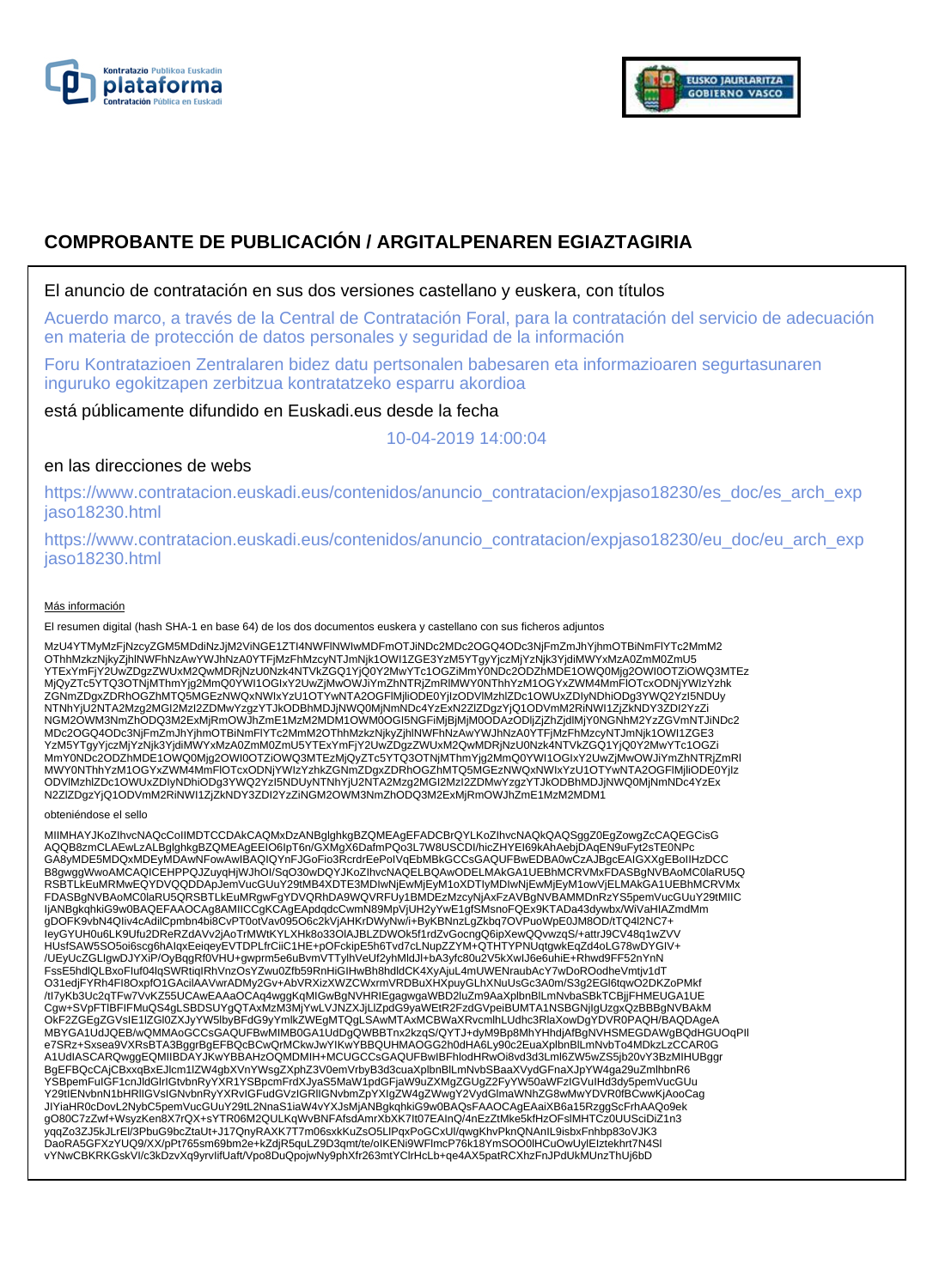



2P231EPSy4qvgKCXmAxCyW6To3LCa+lhhmzhcrZFDShO4U+mTJBQSNNZS8gdVyLO1L1LU5zioaAo6vdtlRL/fZE/QY3nBw2wwq22 EL CONTROL TREAT AND THE MANUSCRIPT OF A CONTROL TREATMENT OF THE CONTROL OF A CONTROL TREATMENT OF THE LATER OF THE CONTROL TREATMENT OF THE LATER OF THE LATER OF THE LATER OF THE LATER OF THE LATER OF THE LATER OF THE LA 9ZAaBgkqhkiG9w0BCQMxDQYLKoZlhvcNAQkQAQQwHAYJKoZlhvcNAQkFMQ8XDTE5MDQxMDEyMDAwNFowLwYJKoZlhvcNAQkEMSIE IPV71Q21U3fNc4yk/sdxClntWacmrhycV8QIL8+KOWQeMIGJBgsqhkiG9w0BCRACLzF6MHgwdjB0BCDNdwo7pQBbrD9u8p5/pMe+ oe9BvllSU1baDdGPBFySGTBQMDykOjA4MQswCQYDVQQGEwJFUzEUMBIGA1UECgwLSVpFTlBFIFMuQS4xEzARBgNVBAMMCkl6ZW5w ZS5jb20CEHPPQJZuyqHjWJhOI/SqO30wDQYJKoZIhvcNAQEBBQAEggIAAY/HweFCw5JipB/Hi+ozv36WIN15VMKxhdgGNdlPQXTi OmleGmNpUngslhA3Ufn54ZW/RP0BiMPpPTzJtUNil68r/2xwcN9D7Rtv05U5Xc16fwTNjR8wYqpihgzDNz2wZlk+uOU7PMlkU+Uw mrC+eJoT0PYYlkYW+W5slfnUoWNeZjO4pjmtNVfPTATvq6JDzkoEyEjbvRXznAcQoqpTw2T5+MJoSgEzPTyg5UQXGQCTo9txVeVB dsqvTs+ko81SZa3SU1GTfdMTJtwYEtgbRv7b6Q2DJEb/favAPeOffAFyp7zq8u96yBV2xHG5PtefZ24/pS8nQ3s7elzHn++IvihP EWG+BZR7o8xTQuU+PcG00XuSafopWcsQUbJ4FZszniCRgj6uS4V5thbWpyaWV6d7mUiR9rdKdsqkvIsIS2Ih+/h2zDpNFZhlXfXu NdlMd62f4QLvPt08BdaCObkrrT2++3d1nbmbJRM=

### Kontratuaren iragarkia, gaztelaniaz eta eskaraz, izenburuekin

Acuerdo marco, a través de la Central de Contratación Foral, para la contratación del servicio de adecuación en materia de protección de datos personales y seguridad de la información

Foru Kontratazioen Zentralaren bidez datu pertsonalen babesaren eta informazioaren segurtasunaren inguruko egokitzapen zerbitzua kontratatzeko esparru akordioa

Euskadi.eus webgunean argitaratzen da data honetatik

2019-04-10 14:00:04

### web hauen helbideetan

https://www.contratacion.euskadi.eus/contenidos/anuncio\_contratacion/expjaso18230/es\_doc/es\_arch\_exp jaso18230.html

https://www.contratacion.euskadi.eus/contenidos/anuncio contratacion/expjaso18230/eu doc/eu arch exp jaso18230.html

### Informazio gehiago

Bi dokumentuen (euskara eta gaztelania) laburpen digitala (hash SHA-1, 64 oinarriarekin), erantsitako fitxategiekin

MzU4YTMyMzFjNzcyZGM5MDdiNzJjM2ViNGE1ZTI4NWFINWIwMDFmOTJiNDc2MDc2OGQ4ODc3NjFmZmJhYjhmOTBiNmFlYTc2MmM2 OThhMzkzNjkyZjhINWFhNzAwYWJhNzA0YTFjMzFhMzcyNTJmNjk1OWI1ZGE3YzM5YTgyYjczMjYzNjk3YjdiMWYxMzA0ZmM0ZmU5 OTHIMIZALY AVAILABLE TRANSPORTED TO THE AVAILABLE TRANSPORTED THAT IS THE SYMPHONE TO UNIVERSITY AND THE SYMPHONE IS ON A STATE TO A MANUSTRATIVE ORIGINAL TRANSPORTED THAT AND THE SYMPHONE IS ON THE SYMPHONE IS ON THE STAT NGM2OWM3NmZhODQ3M2ExMjRmOWJhZmE1MzM2MDM1OWM0OGI5NGFiMjBjMjM0ODAzODIjZjZhZjdlMjY0NGNhM2YzZGVmNTJiNDc2 MDc2OGQ4ODc3NjFmZmJhYjhmOTBiNmFlYTc2MmM2OThhMzkzNjkyZjhlNWFhNzAwYWJhNzA0YTFjMzFhMzcyNTJmNjk1OWI1ZGE3 www.winim.com/inimes/winimes/winimes/winimes/winimes/winimes/winimes/winimes/winimes/winimes/winimes/winimes/w<br>MmY0NDc2ODZhMDE1OWQ0Mjg2OWI0OTZiOWQ3MTEzMjQyZTc5YTQ3OTNjMThmYjg2MmQ0YWI1OGlxY2UwZjMwOWJiYmZhNTRjZmRI MWY0NThhYzM1OGYxZWM4MmFIOTcxODNjYWIzYzhkZGNmZDgxZDRhOGZhMTQ5MGEzNWQxNWIxYzU1OTYwNTA2OGFlMjliODE0YjIz<br>ODVlMzhlZDc1OWUxZDIyNDhiODg3YWQ2YzI5NDUyNTNhYjU2NTA2Mzg2MGI2MzI2ZDMwYzgzYTJkODBhMDJjNWQ0MjNmNDc4YzEx N2ZIZDgzYjQ1ODVmM2RiNWI1ZjZkNDY3ZDI2YzZiNGM2OWM3NmZhODQ3M2ExMjRmOWJhZmE1MzM2MDM1

denboran digitalki zigilatu zuena

#### zigilua lortzen

MIIMHAYJKoZIhvcNAQcCoIIMDTCCDAkCAQMxDzANBglghkgBZQMEAgEFADCBrQYLKoZIhvcNAQkQAQSggZ0EgZowgZcCAQEGCisG AQQB8zmCLAEwLzALBglghkgBZQMEAgEEIO6IpT6n/GXMgX6DafmPQo3L7W8USCDI/hicZHYEI69kAhAebjDAqEN9uFyt2sTE0NPc GA8yMDE5MDQxMDEyMDAwNFowAwIBAQIQYnFJGoFio3RcrdrEePolVqEbMBkGCCsGAQUFBwEDBA0wCzAJBgcEAIGXXgEBoIIHzDCC B8gwggWwoAMCAQICEHPPQJZuyqHjWJhOI/SqO30wDQYJKoZIhvcNAQELBQAwODELMAkGA1UEBhMCRVMxFDASBgNVBAoMC0laRU5Q RSBTLKEuMRMwEQYDVQQDDApJemVucGUuY29tMB4XDTE3MDIwNjEwMjEyM1oXDTIyMDIwNjEwMjEyM1owVjELMAkGA1UEBhMCRVMx FDASBgNVBAoMC0laRU5QRSBTLkEuMRgwFgYDVQRhDA9WQVRFUy1BMDEzMzcyNjAxFzAVBgNVBAMMDnRzYS5pemVucGUuY29tMIIC